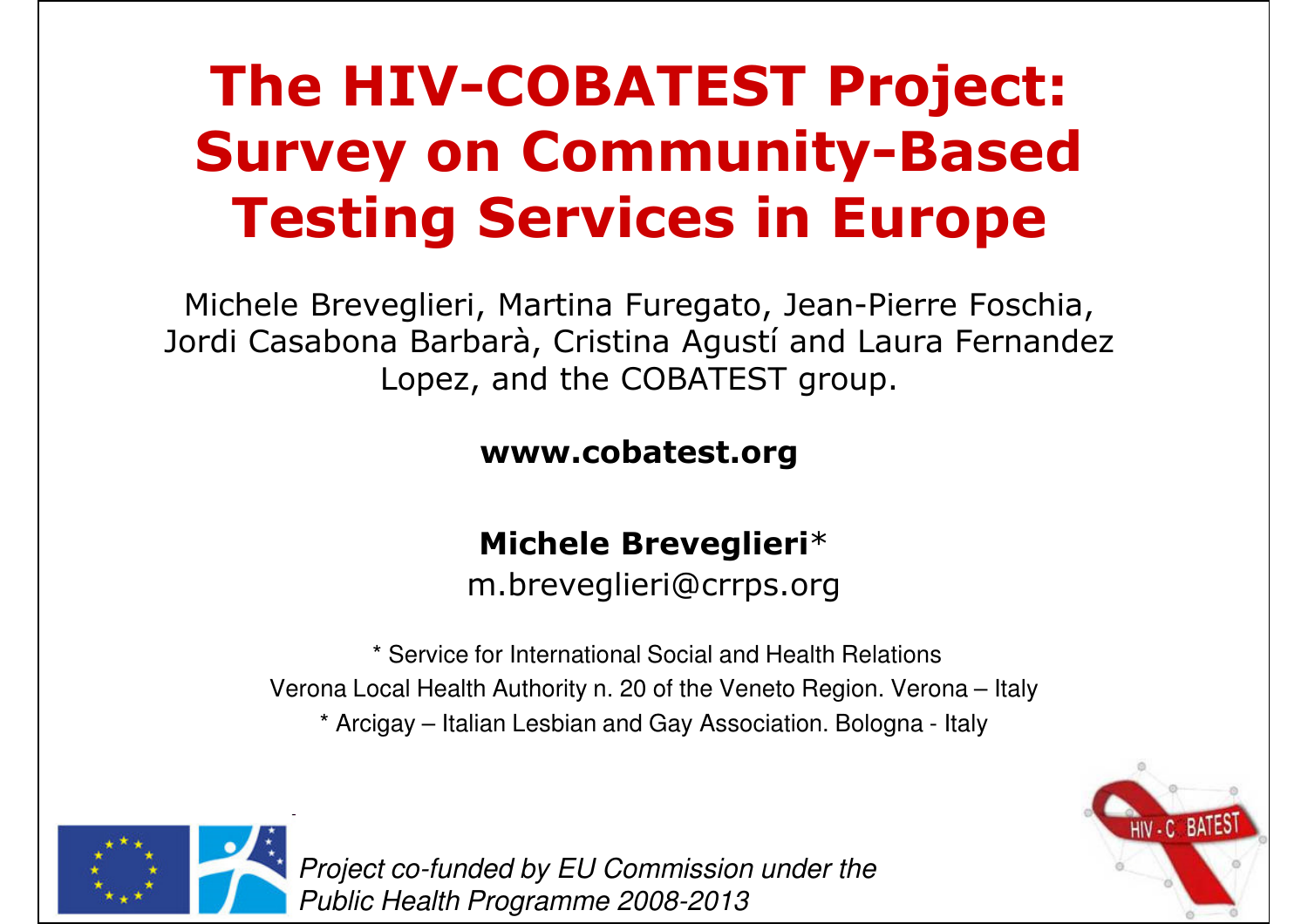### 1. Purpose

To contribute to promote early HIV diagnosis in Europe by means of improving the implementation, monitoring and evaluation of Community-Based Voluntary Counseling and Testing (CBVCT) practices

# 2. The specific objectives are:

- 1. To gain a thorough understanding of CBVCT programmes and services in different countries.
- 2. To identify and **describe good practices** in the implementation of CBVCT.
- 3. To identify a core group of indicators that can be used to monitor and evaluate CBVCT.
- 4.To establish a network of community-based VCT in which to perform operational research.
- 5. To assess the acceptability, feasibility and impact of introducing **oral rapid test** technologies at community-based

VCT.



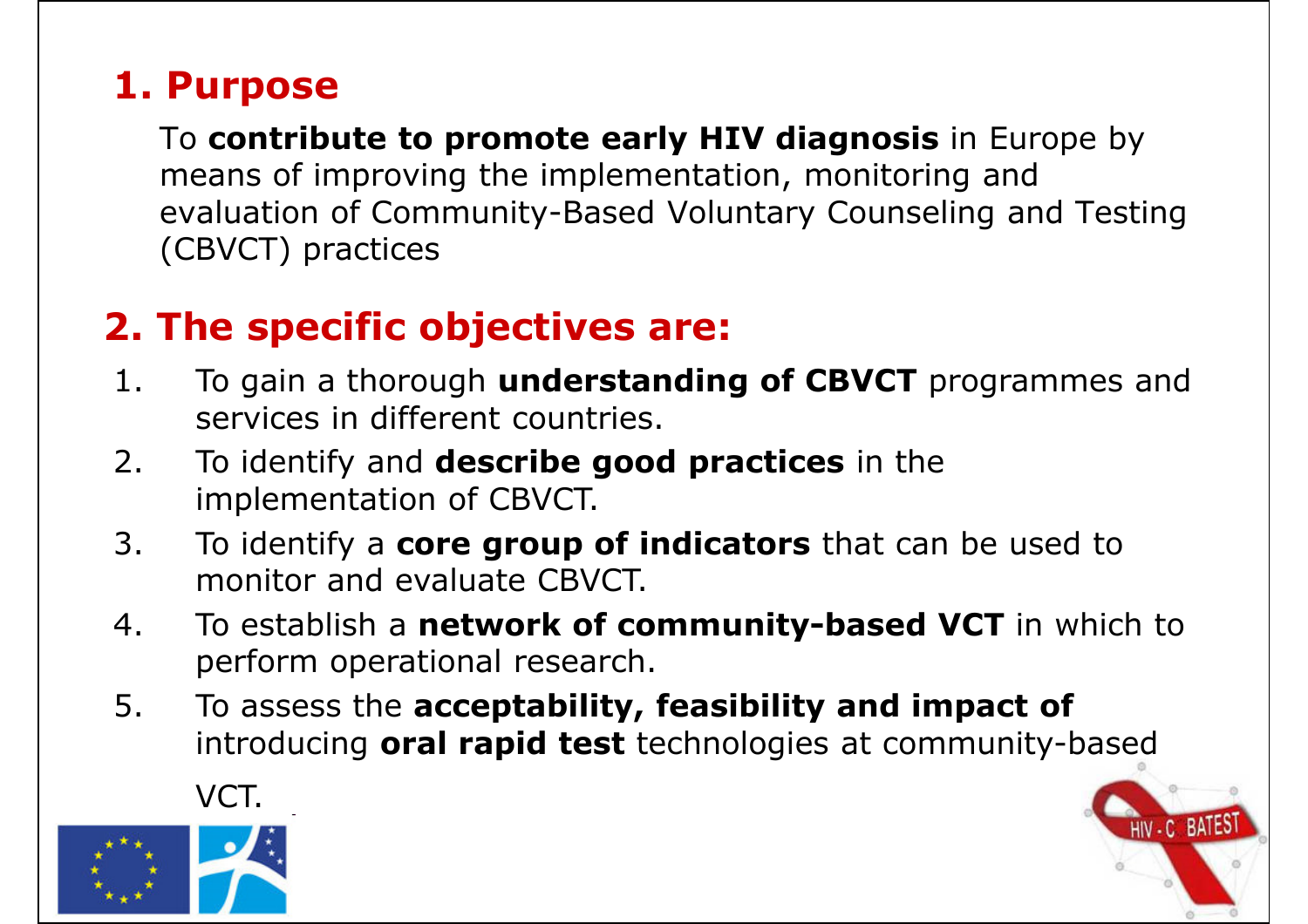### 3. Target of the project

**Target entities:** the CBVCT services. The results obtained in the project may improve the implementation and operation of participating CBVCT sites and similar facilities or services around Europe.

**Target populations:** most-at-risk groups, such as intravenous drug users, men who have sex with men, commercial sex workers, immigrants, young people, and especially hard-to-reach populations.



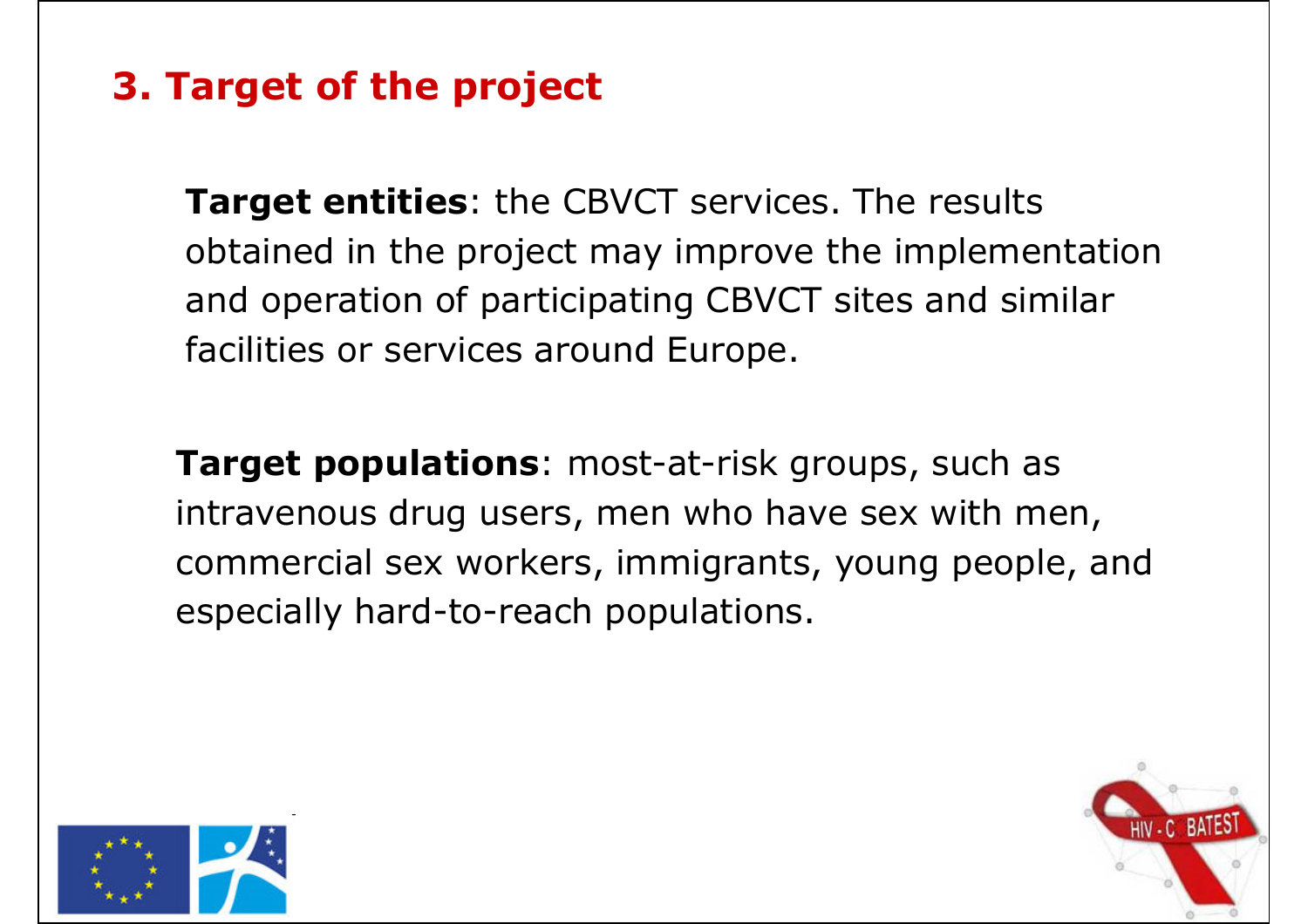# **3. HIV-Cobatest Project core work packages:**

- WP1. **Coordination** of the project;
- •WP2. **Dissemination** of the project;
- •WP3. **Evaluation** of the project;
- •• WP4. **Cross-national survey** on the implementation of CBVCT programmes;
- WP5. **Qualitative study** and code of good practice for the implementation of CBVCT programmes and services;
- • WP6. **Core group of indicators** to monitor HIV diagnosis from CBVCT services;
- WP7. **Standardised protocol** for data collection from CBVCT centres;
- WP8. Acceptability, feasibility, and impact of **introducing the rapid oral test** in the CBVCT network.



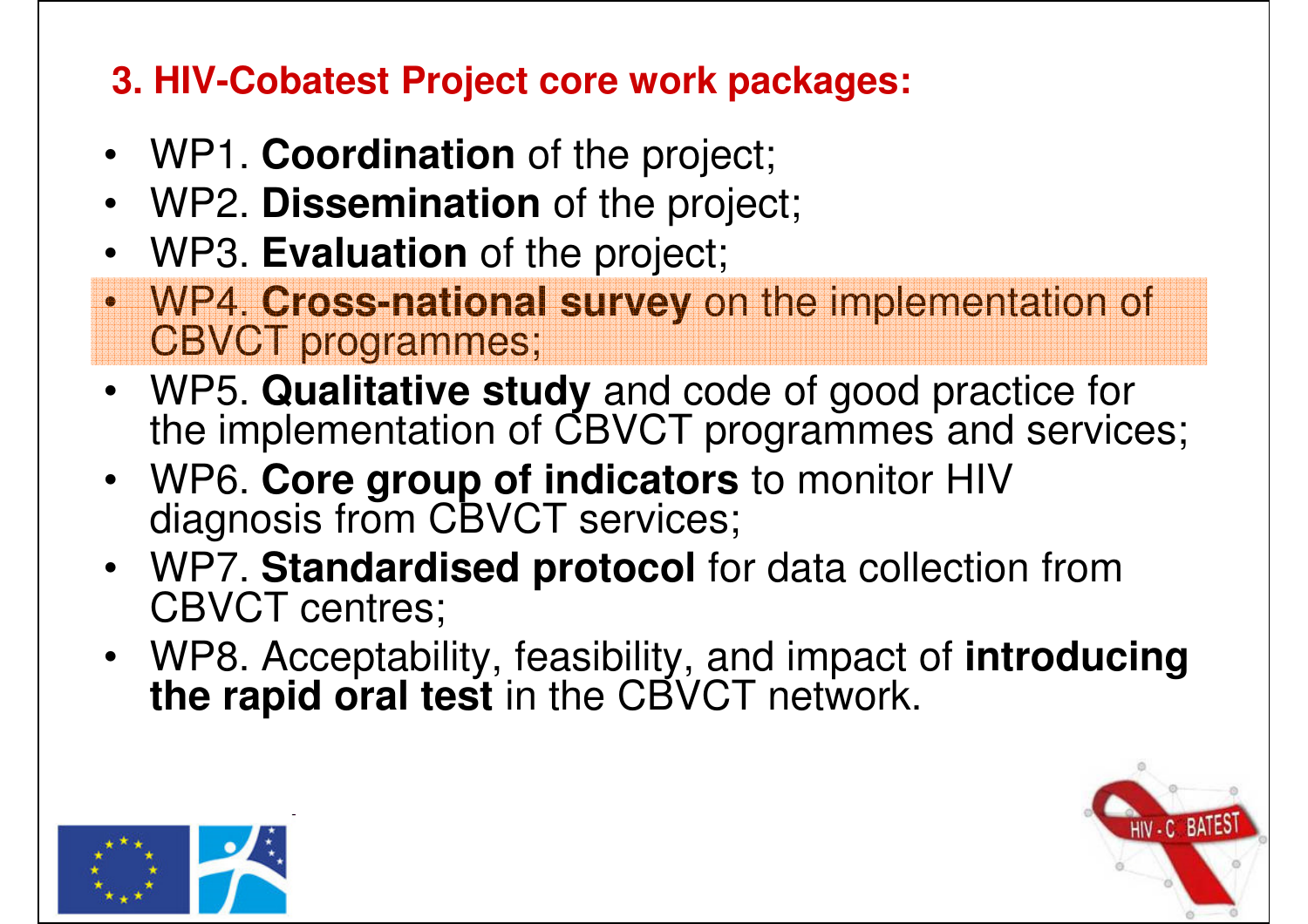### 4. Cross-National Survey on the implementation of CBVCT programmes

### **OBJECTS:**

to ascertain **how CBVCT programmes are being implemented**;

to describe **the national policies** on CB testing practices;

 to assess **how many CBVCT** programmes exist in each country and describe their characteristics;

#### **METHOD:**

 **Case definition**: a study definition of "CBVCT" was proposed for the purpose of the survey.

**National Focal Points (NFPs)** in all EU/EFTA countries were contacted. **CBVCTs** were then contacted thanks to the information provided by the NFPs and by other key informants.

**A questionnaire tool** was piloted in 8 Countries. Following the piloting phase conclusions, 2 different questionnaires were developed according to the kind of target (one for National Focal Points and one for individual CBVCT managers).



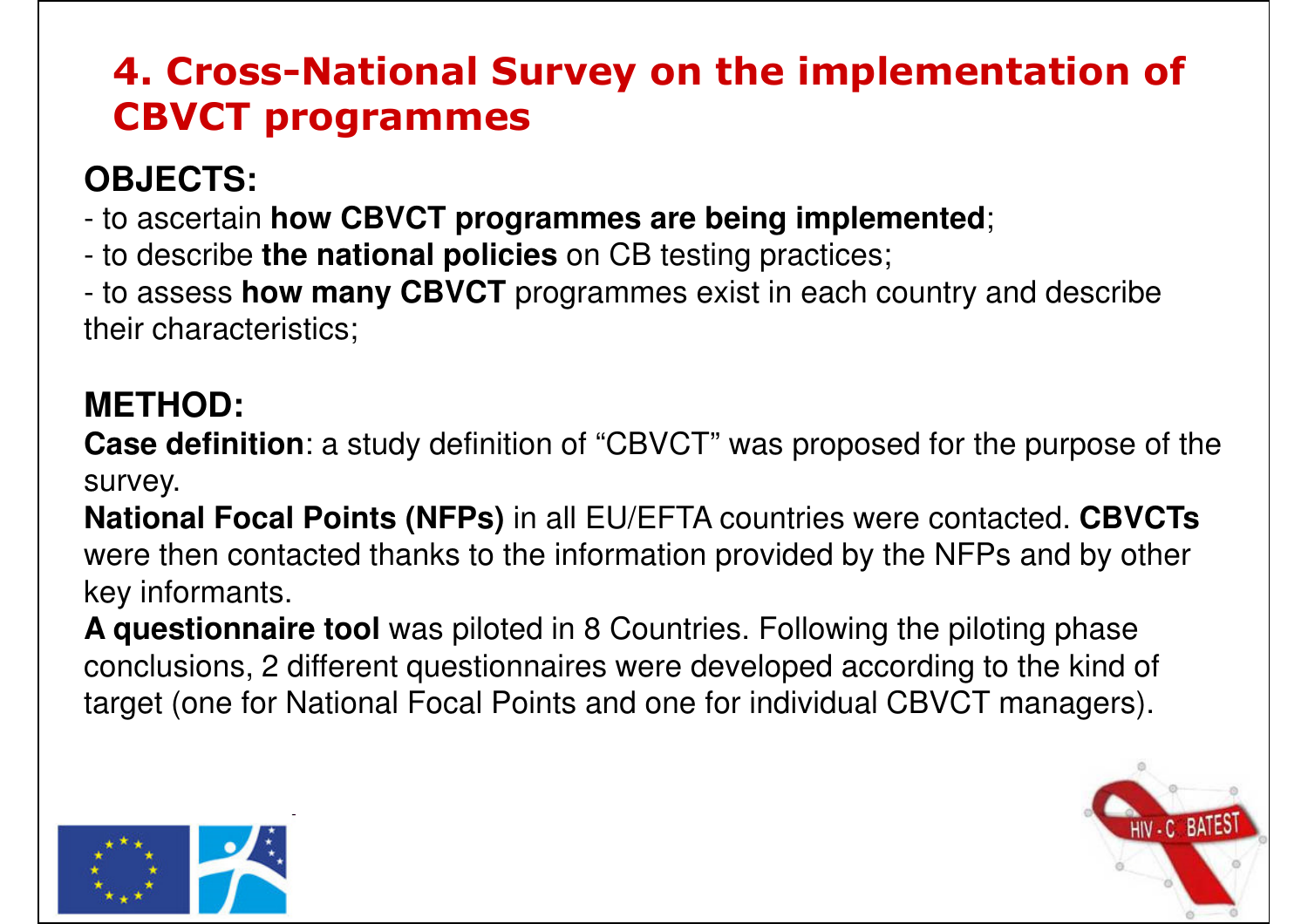### 5. Participating Countries

#### **National Focal Points**<br>**Map: List of participant CBVCTs (Country level)**





22 NFP and 3 Regional Focal Points responded, with a response rate at country level of 71%.



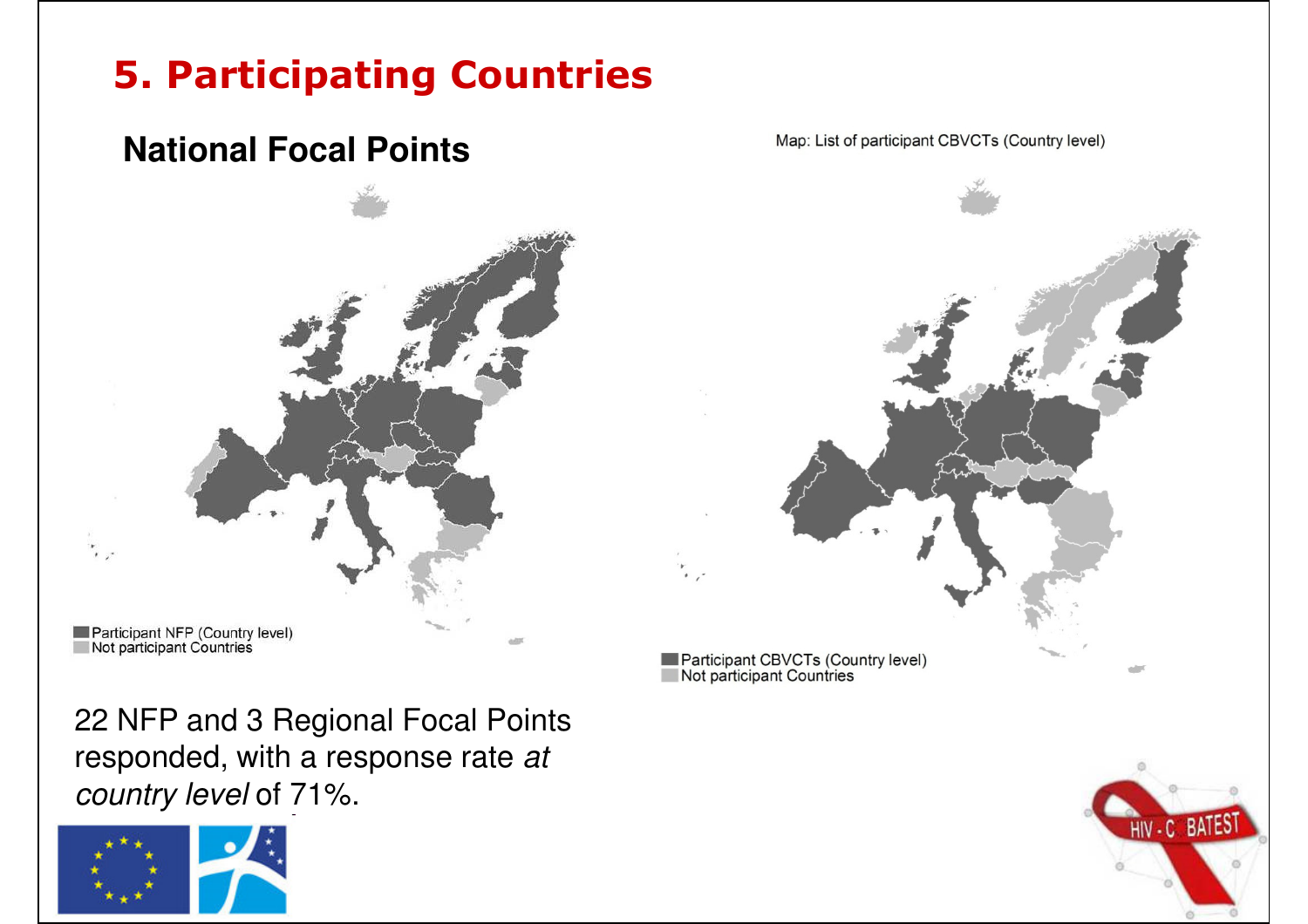# 6. Defining CBVCTs: the HIV-COBATEST proposal

Any **program or service** which:

- • offers **voluntary HIV counselling and testing as its main purpose** and activity;
- •**targets specific groups** of the population most at risk in the area;
- $\bullet$  is **clearly adapted and accessible** to the communities to whom it is addressed.

More specifically the CBVCT should have the following characteristics:

- • should be **operated in the same context and community** where it was originally set up and perceived as a reference point by the target group;
- it should be **easily accessible and clearly adapted to the specific needs** of •the target group;
- •it **ensures the participation of the community.**

There were no restrictions concerning the physical location, staff characteristics, funding source or whether the service is provided for free or at a cost.



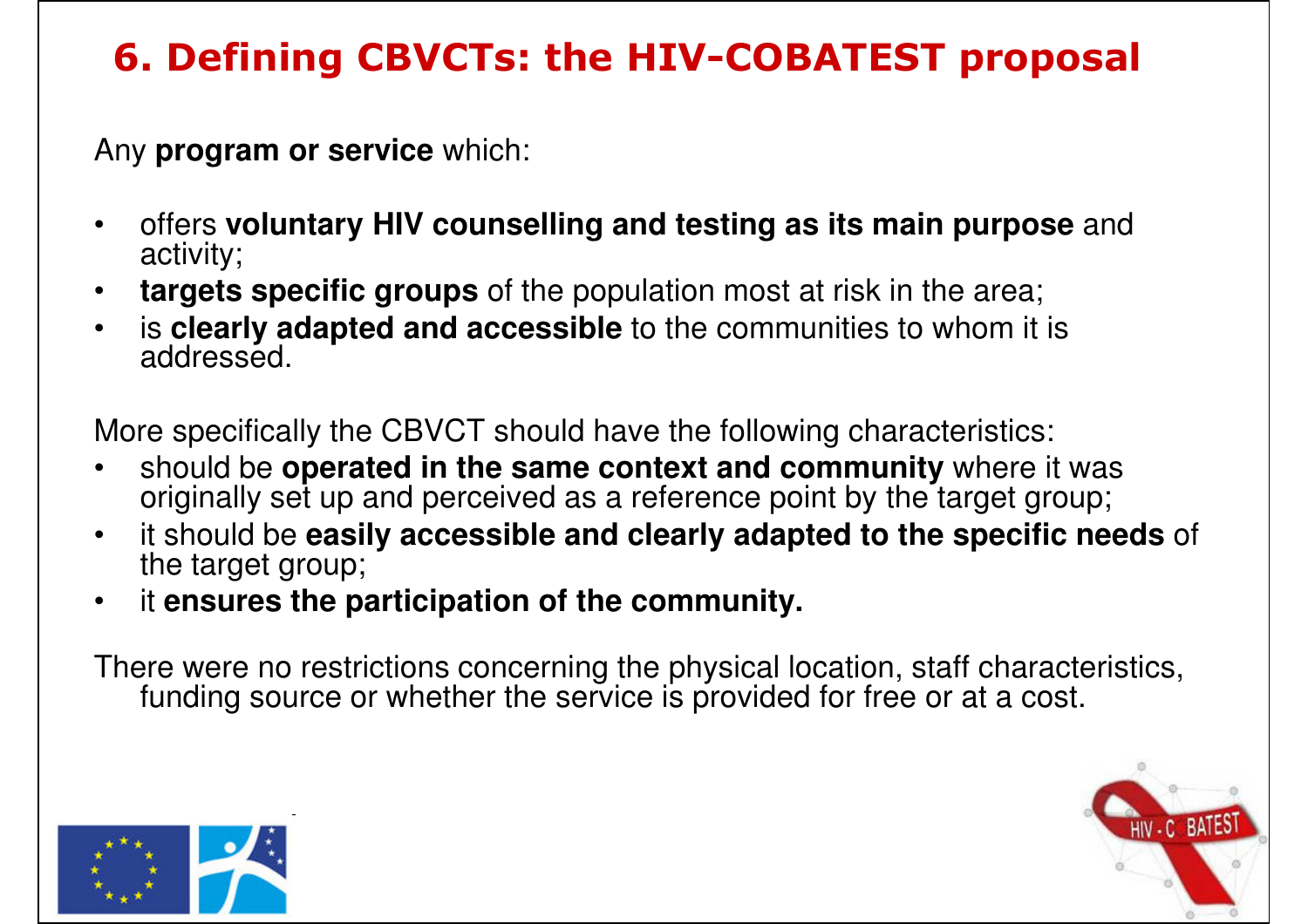## 7. Defining CBVCTs: the state of the art

### Existance of a definition at country level Agreement with COBATEST definition19 NFP and regional focal points (76%) reproduced that a definition of CBVCT in the contract of CBVCT in the contract of CBVCT in the contract of CBVCT in the contract of CBVCT in the contract of CBVCT in the contract of CBVCT in the contract of CBVCT in the co the interest of the country doesn't exist, and  $\mathfrak{h}_1$ 14 agreed with the study of the study of the study of the study of the study of the study of the study of the 2 didn't agree to be a green to be a green to be a green to be a green to be a green to be a green to be a green 3 didn't know.IYes (77.3%)<br>INo (9.1%)<br>IDon't know (13.6%) ██ Yes (22.7%)<br>██ No (77.3%)  $\in \mathbb{R}^d$ سميس

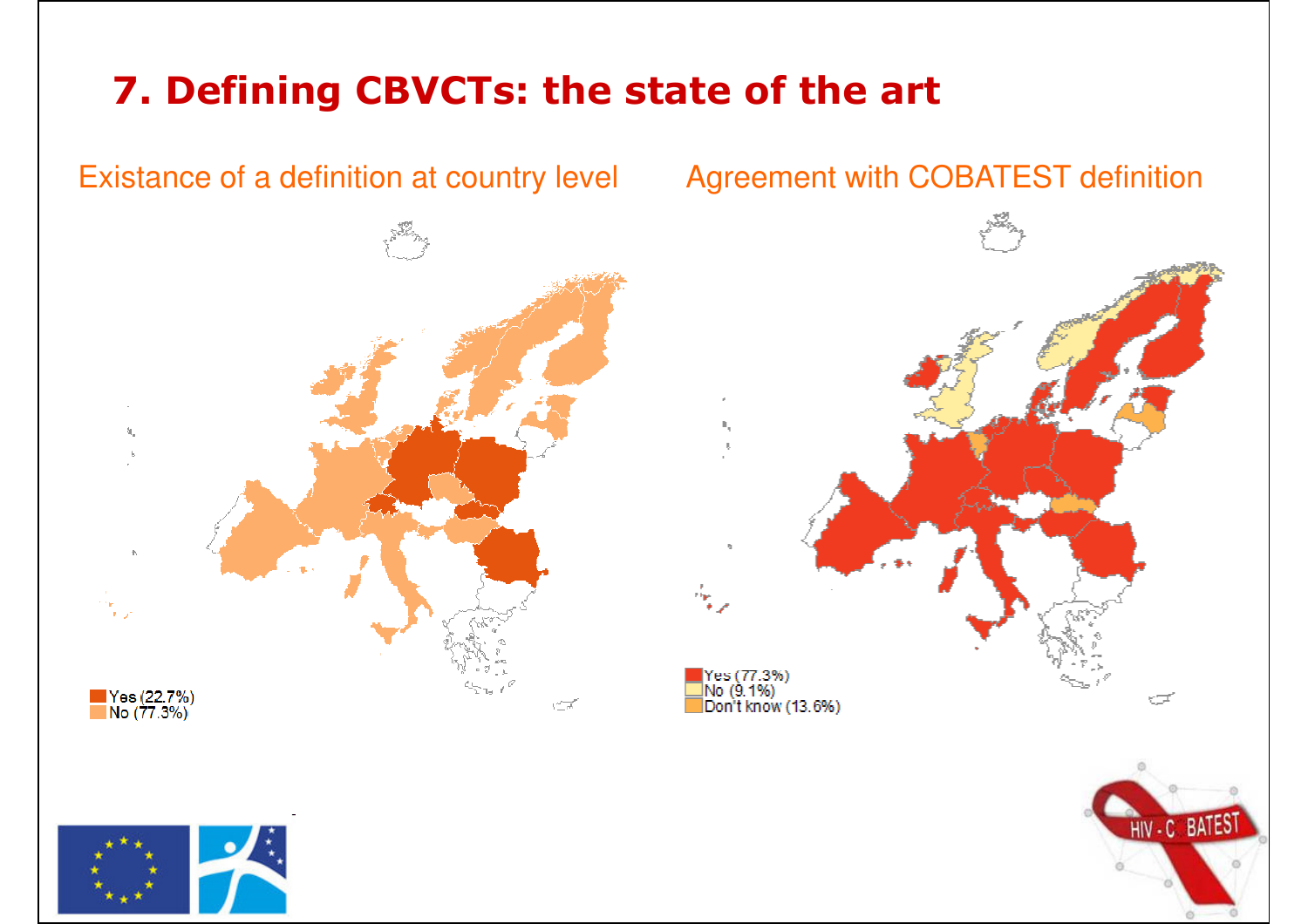# 8. Existing CBVCTs in Europe

Existance of CBVCTs at country level, according to National Focal Points



In Italy the NFP was not aware of a locally existing CBVCT contacted by COBATEST through other informants.



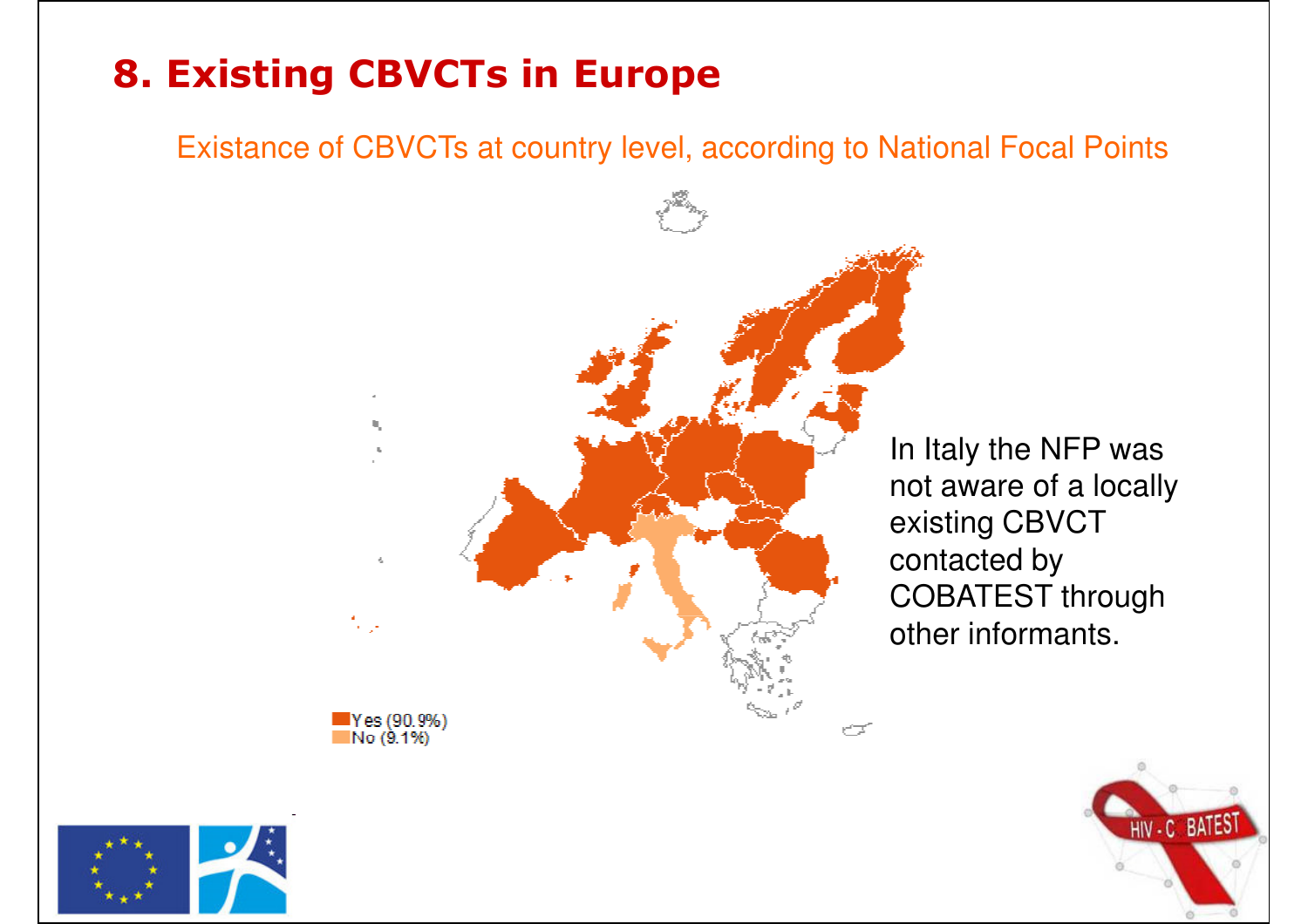### 9. National regulations and strategies about **CBVCTs**

- • 15 NFP and Regional Focal Points (60%) reported governmental/regional regulation covering HIV testing in CBVCT (12 on 22 responding countries);
- • 12 (48%) reported a strategic plan for the implementation of CBVCTs (11 on 22 responding countries).



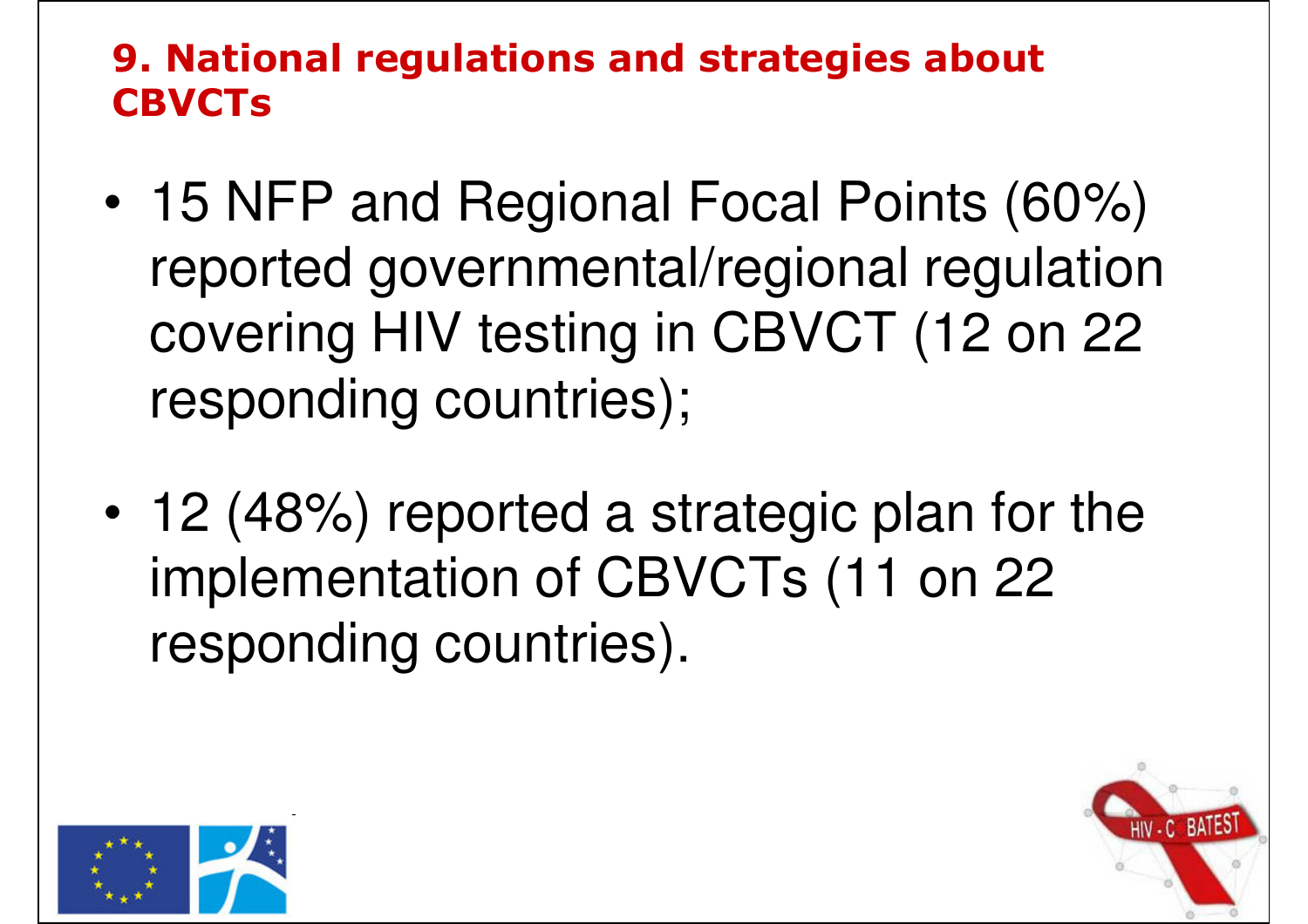#### 10. Involvement of the Community according to the **CBVCTs**

| Kind of<br>involvement                      | N  | $\%$ | <b>Needs</b><br>assessment           | N  | $\%$ |
|---------------------------------------------|----|------|--------------------------------------|----|------|
| <b>Needs</b><br>assessment                  | 13 | 33.3 | <b>Interviews with</b><br>key people | 19 | 48.7 |
| Participation in<br>planning                | 10 | 25.6 | Regular<br>meetings                  | 19 | 48.7 |
| Community<br>management                     | 14 | 35.9 | Focus groups                         | 10 | 25.6 |
| <b>Involvement in the</b><br>implementation | 25 | 64.1 | Surveys<br>among target<br>group     | 12 | 30.8 |



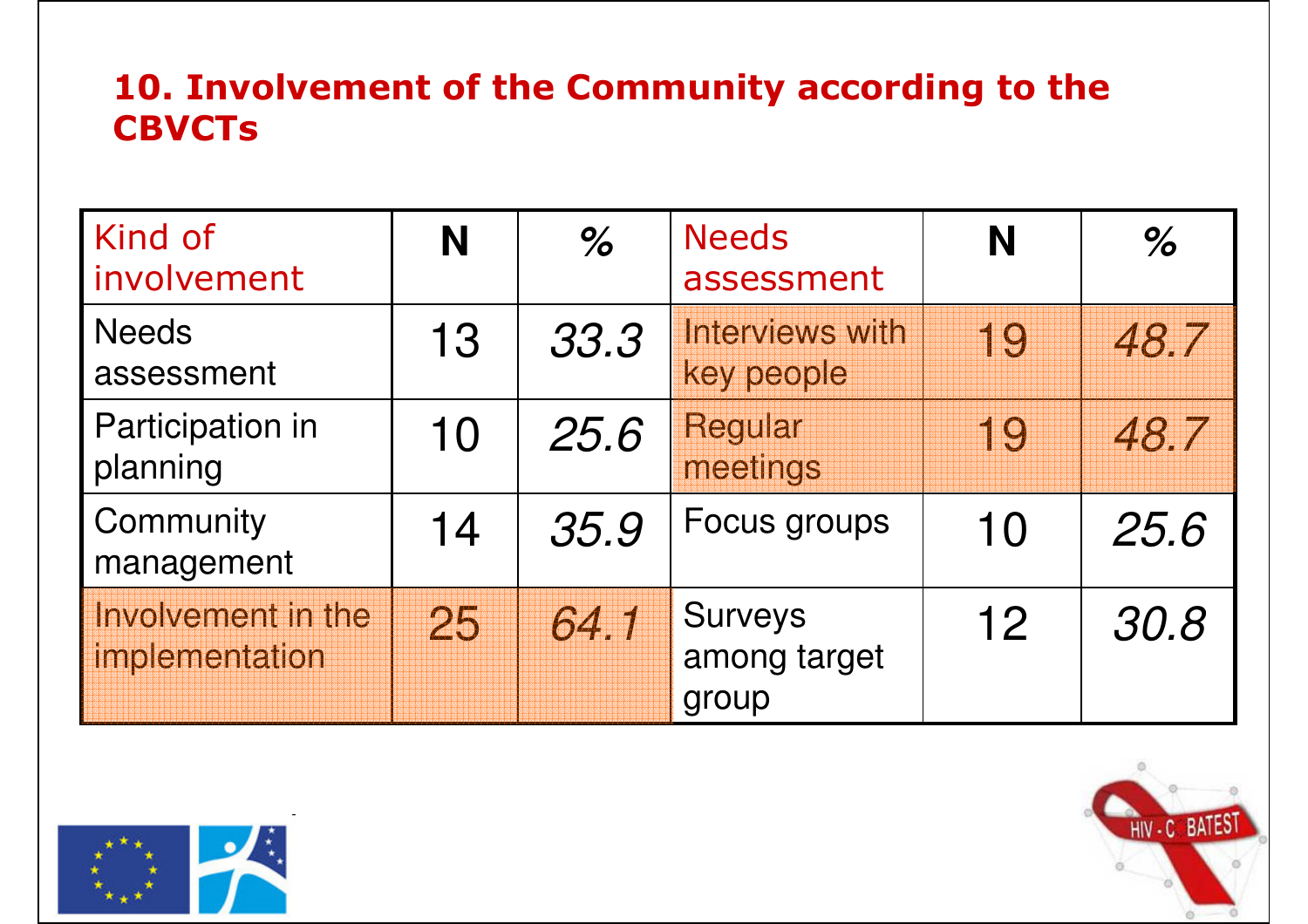## 11. Use of Rapid Tests

14 NFPs and regional FP (58%) reported that HIV rapid test on blood is accepted and/or recommended in their country (13 on 22 responding countries).

In 2 of the countries where the NFPs didn't report rapid test acceptance/recommendation, this kind of testing method was used by responding CBVCTs.Rapid Test is the most common HIV testing method in CBVCTs. 30 of them (76.9%) reported HIV rapid test use on blood (13 on 17 responding countries).

Only 5 NFPs and regional FP (22%) reported that oral fluid rapid test is accepted and/or recommended in their country (5 on 22 responding countries).

No CBVCT reported oral fluid rapid tests use.



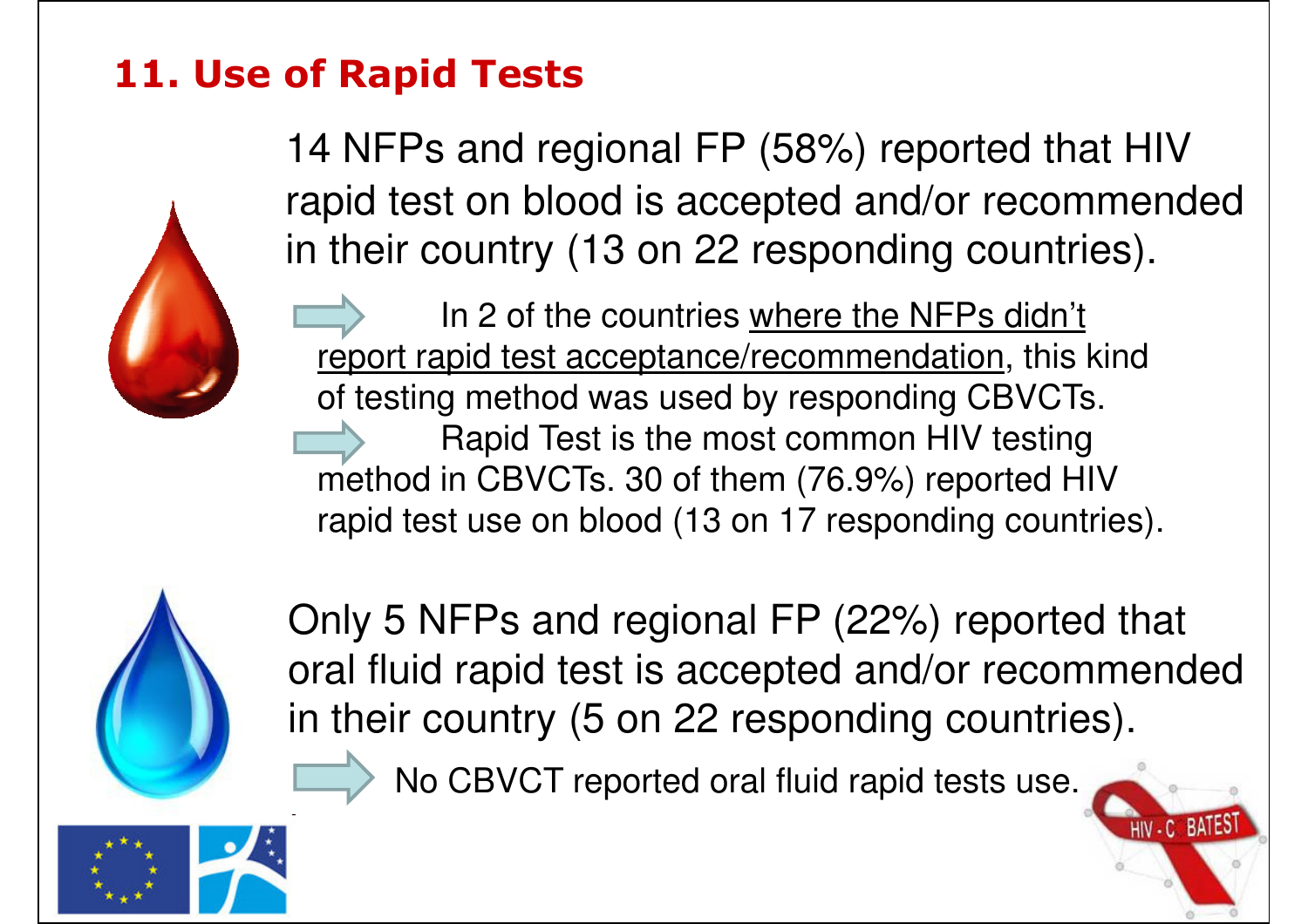### 12. Conclusion

- $\bullet$  CBVCTs are present in most EU and EFTA countries, although being a secondary source of testing.
- $\bullet$  There is not a common definition of what is a CBVCT service across Europe and the proposed CBVCT service definition by the HIV-COBATEST project was highly accepted.
- $\bullet$  This study shows marked differences in the implementation of CBVCT across Europe (management, community involvement, performance practices).
- $\bullet$  In only half of the countries strategic plans for the implementation of CBVCTs were reported, and in slightly more than a half regulation of CBVCT services was reported.
- $\bullet$  In 59% of the responding countries rapid test is accepted/recommended, althoug , rapid tests are used in 76.9% in European CBVCTs.
- $\bullet$  Most of the countries do not have a policy on monitoring these services, nor a set of specific indicators to do it.

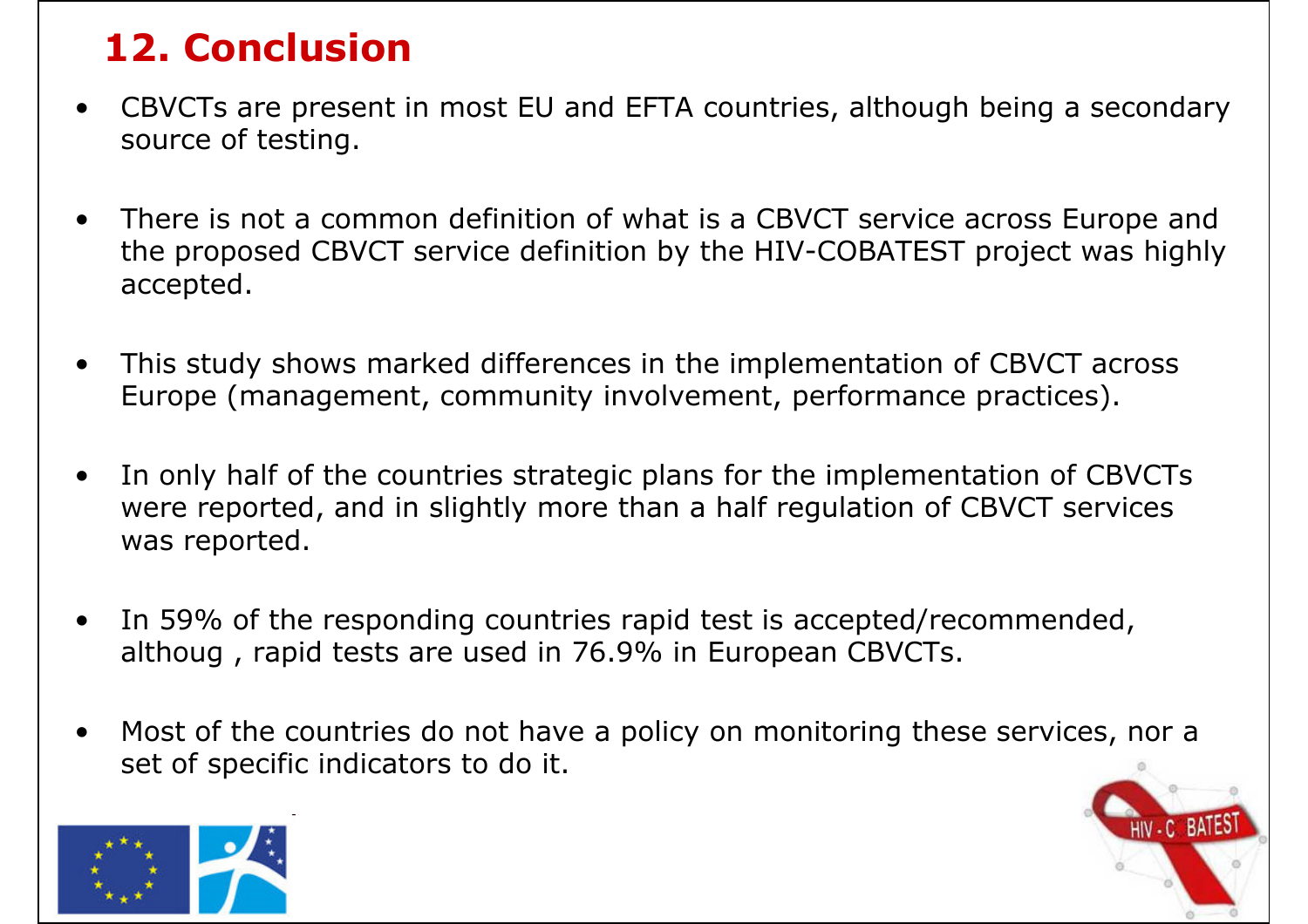### 13. Recommendation

- •There is the need to reinforce the community based approach for testing in Europe.
- $\bullet$  A common definition of CBVCT should be agreed in order to define a common conceptual framework for community-based HIV testing in Europe and for its best practices.
- • Common regulations, strategies and procedures should be proposed, both at European and at country level, in order to ensure uniformity regarding the offer of facilitated access to HIV testing through CBVCTs.
- • Rapid Test use should be clearly considered and regulated as a practical way of performing HIV test in CBVCTs, both in western and eastern countries.



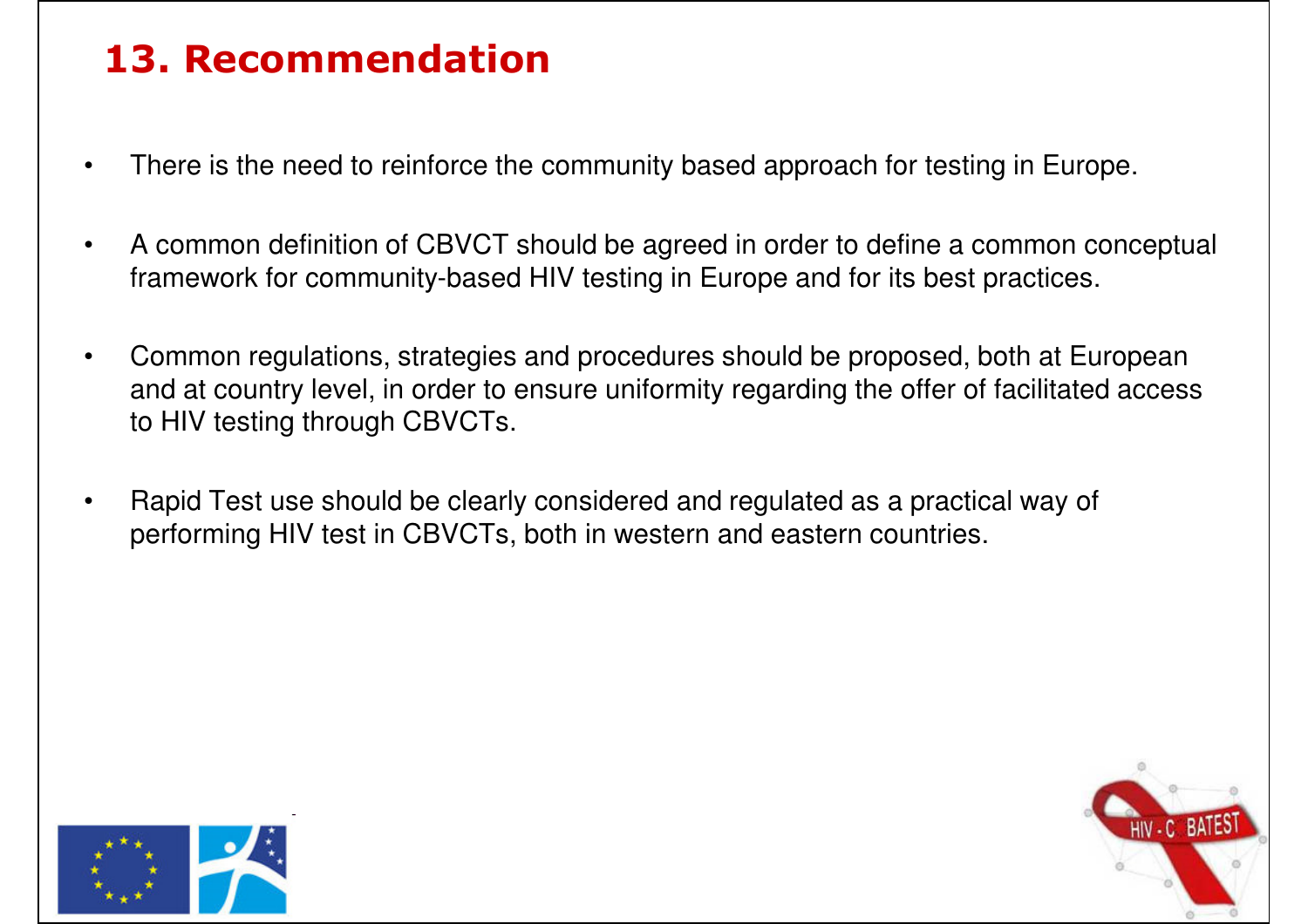### 14. Partners:

#### Main Partner and Technical Coordinator:

 $\bullet$ Centre for Epidemiological Studies on HIV/AIDS and STIs of Catalonia<br>(CEEISCAT), (GOV), SPAIN. Technical Coordinator HIV-COBATEST project:<br>**Cristina Agustí**.

#### COBATEST Associated Partners:

- •Projecte dels Noms-Hispanosida (Spain) Ferran Pujol;
- •Regione Veneto(Italy) Massimo Mirandola/Luigi Bertinato,
- •Association AIDES (France)Jean Marie Le Gall;
- •STOP AIDS – Gay Men´s HIV-Organization (Denmark) Klaus Legau;
- •Institute of Sexology, Medical Faculty, Charles University (Czech Republic) Ivo Prochazca;
- Institute of Public Health of the Republic of Slovenia (Slovenia) Irena Klavs, •
- National AIDS Centre (Poland) Anna Marzec;  $\bullet$
- •AIDS-Hilfe NRW e.V. (Germany) Michael Wurm.